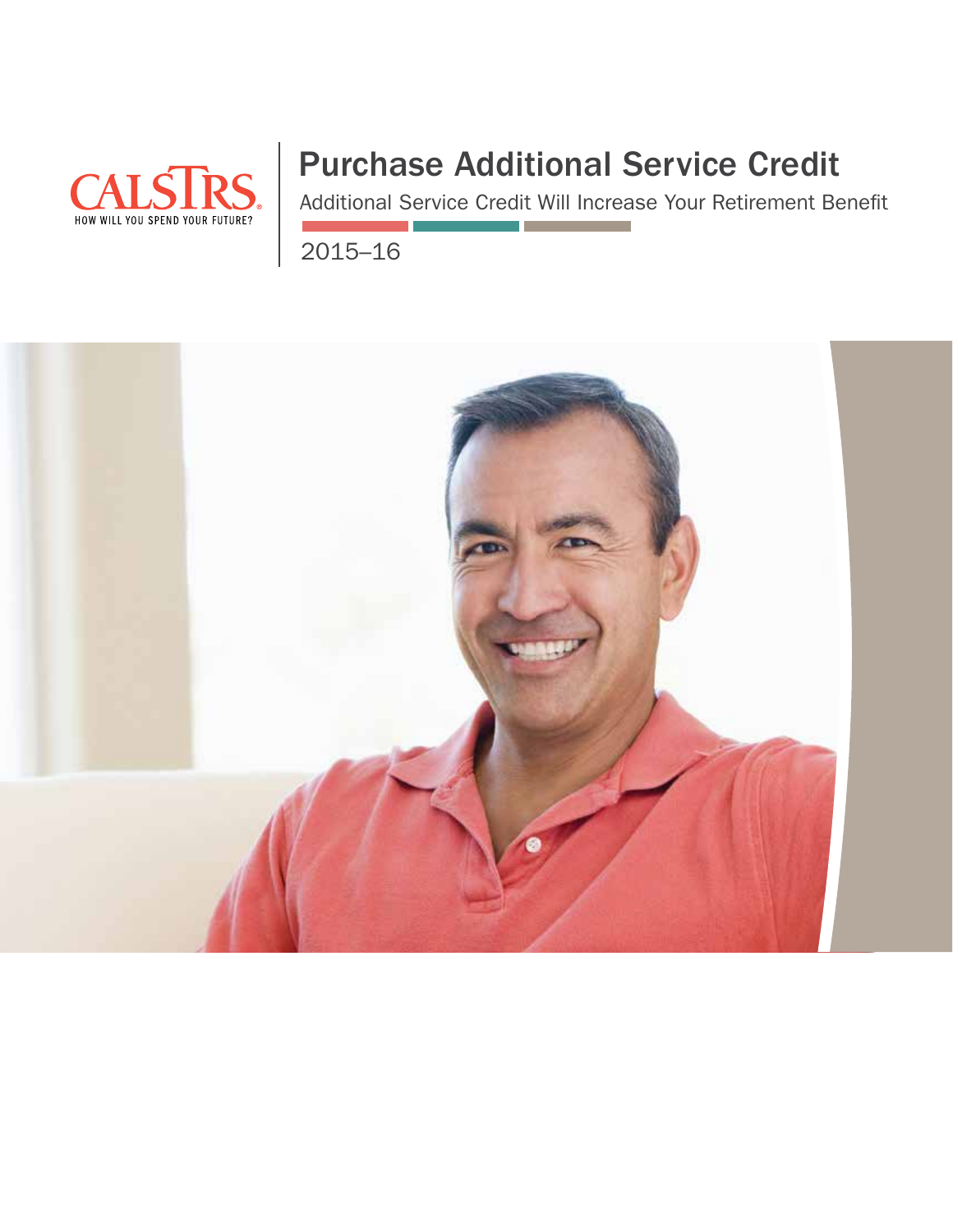# **Contents**

| Introduction                        | 3 |
|-------------------------------------|---|
| Types of Service Credit to Purchase | 5 |
|                                     | 5 |
| <b>Permissive Service Credit</b>    | 6 |
|                                     | 8 |
| Making the Purchase                 |   |

*The information in this brochure applies to CalSTRS Defined Benefit Program members. If a conflict arises between this information and the Teachers' Retirement Law, the law prevails.*

*The Governor and Legislature occasionally make statutory changes that may affect your retirement. We make every effort to communicate these changes to you, but legislation can undergo rapid change. To stay informed, consult a variety of sources, including the California State Legislative information website at [leginfo.legislature.ca.gov](http://leginfo.legislature.ca.gov), [CalSTRS.com](http://calstrs.com) and your union or elected legislative representatives.*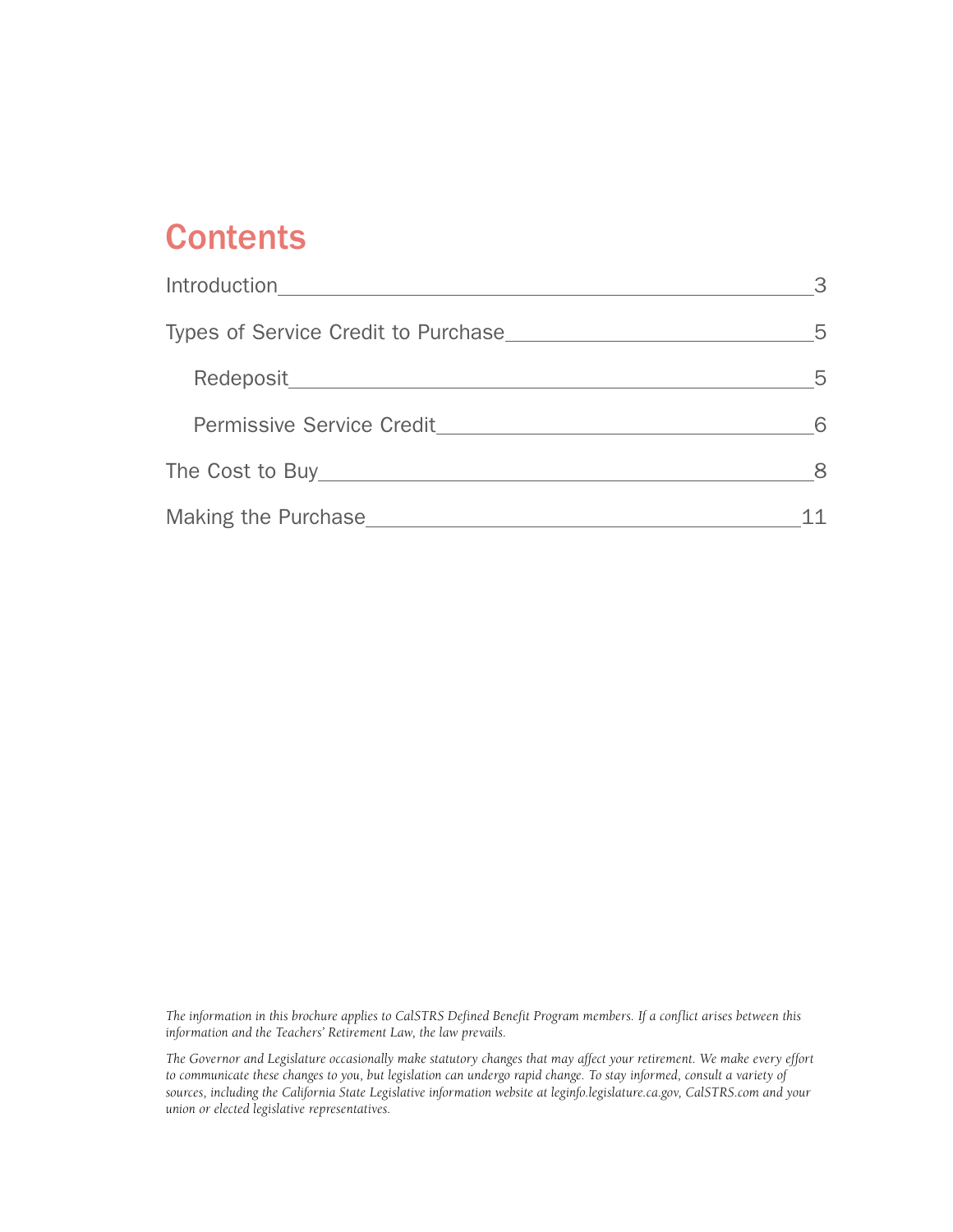# <span id="page-2-0"></span>Introduction

As a CalSTRS member, you participate in a hybrid retirement system consisting of traditional defined benefit (Defined Benefit Program), cash balance (Defined Benefit Supplement Program) and voluntary defined contribution (CalSTRS Pension2®) plans.

Your service retirement benefit under the Defined Benefit Program is based on your years of service credit, your age at retirement and your final compensation. The more service credit you have, the more your monthly retirement benefit will be.

This brochure describes purchasing service credit and shares information to help you make an informed decision.

You may purchase a portion, rather than all, of any additional service credit you have available. However, you cannot purchase service credit if you have received, or are eligible to receive, credit for the service in another public retirement system.

If you plan to purchase additional service credit just before retirement, CalSTRS must receive your payment in full before your retirement date.

The California Public Employees' Pension Reform Act of 2013 made significant changes to the benefits for members first hired to perform CalSTRS creditable activities on or after January 1, 2013, and who never before performed CalSTRS creditable activities under a different retirement system, including Social Security. As a result, CalSTRS has two benefit structures:

- CalSTRS 2% at 60: Members first hired on or before December 31, 2012.
- CalSTRS 2% at 62: Members first hired on or after January 1, 2013.

For more information, see the *Member Handbook*, available at [CalSTRS.com/publications](http://CalSTRS.com/publications).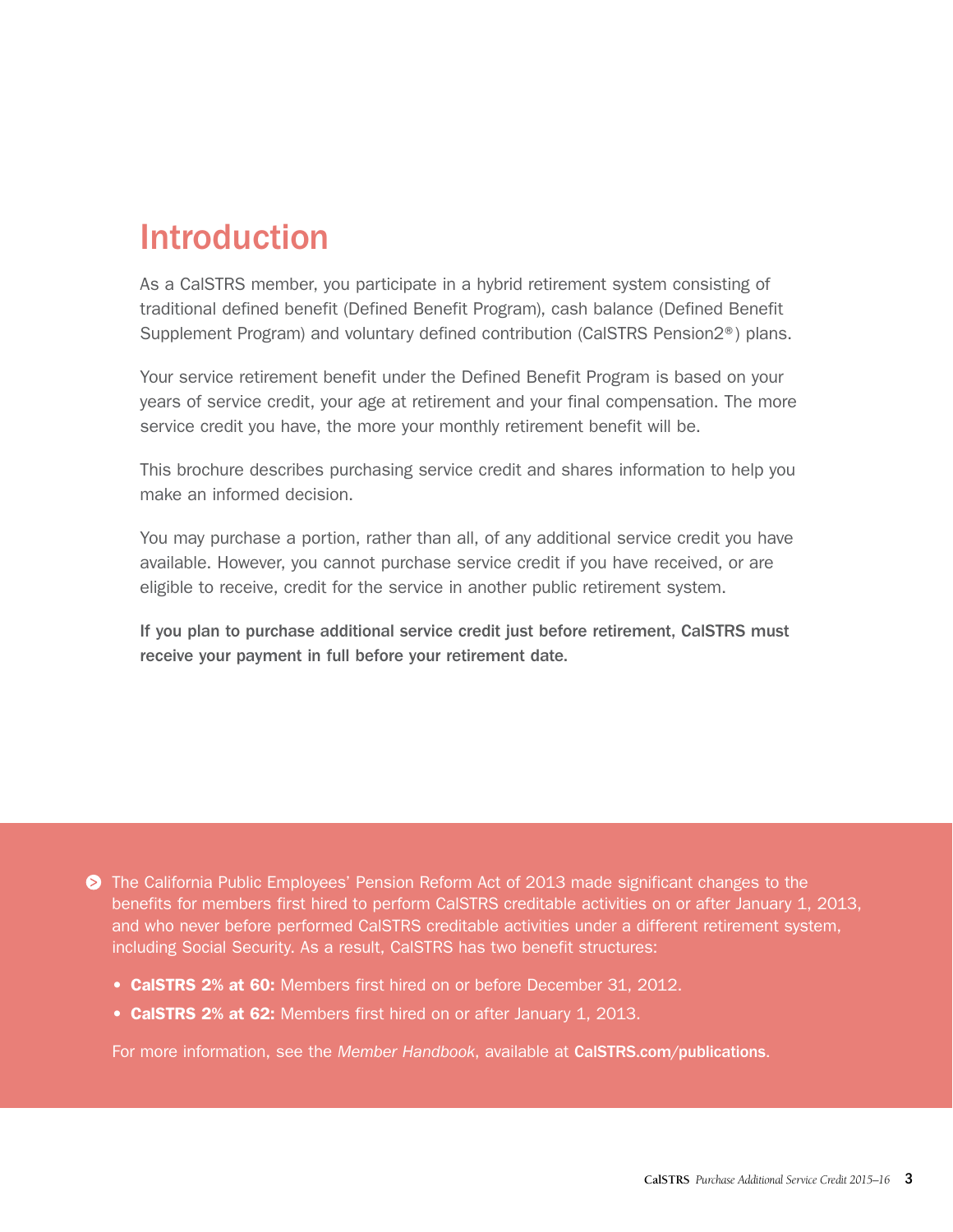# CalSTRS Retirement Formula

The retirement formula, set by law, multiplies three components:

- **•** Your years of service credit.
- **•** A percentage based on your age at retirement.
- **•** Your final compensation, which is equal to the highest average annual compensation earnable for 36 consecutive months, or 12 consecutive months if you are eligible for the one-year final compensation benefit enhancement.

### Benefit Enhancements

At certain service credit milestones, if you are under the 2% at 60 benefit structure, you may become eligible for benefit enhancements, which provide additional incentives to retire with as much service credit as possible.

### One-Year Final Compensation

If you retire with 25 or more years of qualified service credit, your final compensation will be based on your highest average annual compensation earnable for 12 consecutive months rather than 36 consecutive months. CalSTRS 2% at 62 members are not eligible for one-year final compensation.

#### Career Factor

If you retire with 30 or more years of service credit, 0.2 percent will be added to your age factor, up to a maximum combined age factor and career factor of 2.4 percent. CalSTRS 2% at 62 members are not eligible for the career factor.

See the *[Member Handbook](http://www.calstrs.com/calstrs-member-handbook)* for details on benefit enhancements.

# CalSTRS 2% at 62 members are not eligible for benefit enhancements.

# Calculating Your Benefit

To see how your service credit purchase can increase your monthly retirement benefit, visit [CalSTRS.com/calculators.](http://CalSTRS.com/calculators) Use the *Retirement Benefits Calculator* to estimate your monthly benefit with and without the additional service credit.

### Purchase Process Overview

To purchase service credit:

- 1. Understand the types of service credit available for purchase.
- 2. Estimate the cost to purchase at [CalSTRS.com/calculators.](http://CalSTRS.com/calculators)
- 3. Decide if a service credit purchase is right for you. A CalSTRS benefits specialist can help you calculate costs and estimate the potential increase to your retirement benefit. Contact a financial professional for advice regarding your situation.
- 4. Complete and print service credit forms from your *my*CalSTRS account or at [CalSTRS.com/forms](http://CalSTRS.com/forms).
- 5. Review the billing statement CalSTRS sends, with the exact cost, if you're eligible to purchase service credit. Requesting and receiving a billing statement does not obligate you to purchase service credit.
- 6. Make the purchase. Purchases must be paid in full prior to your retirement date.
- [See page 11 for](#page-10-0) more details.

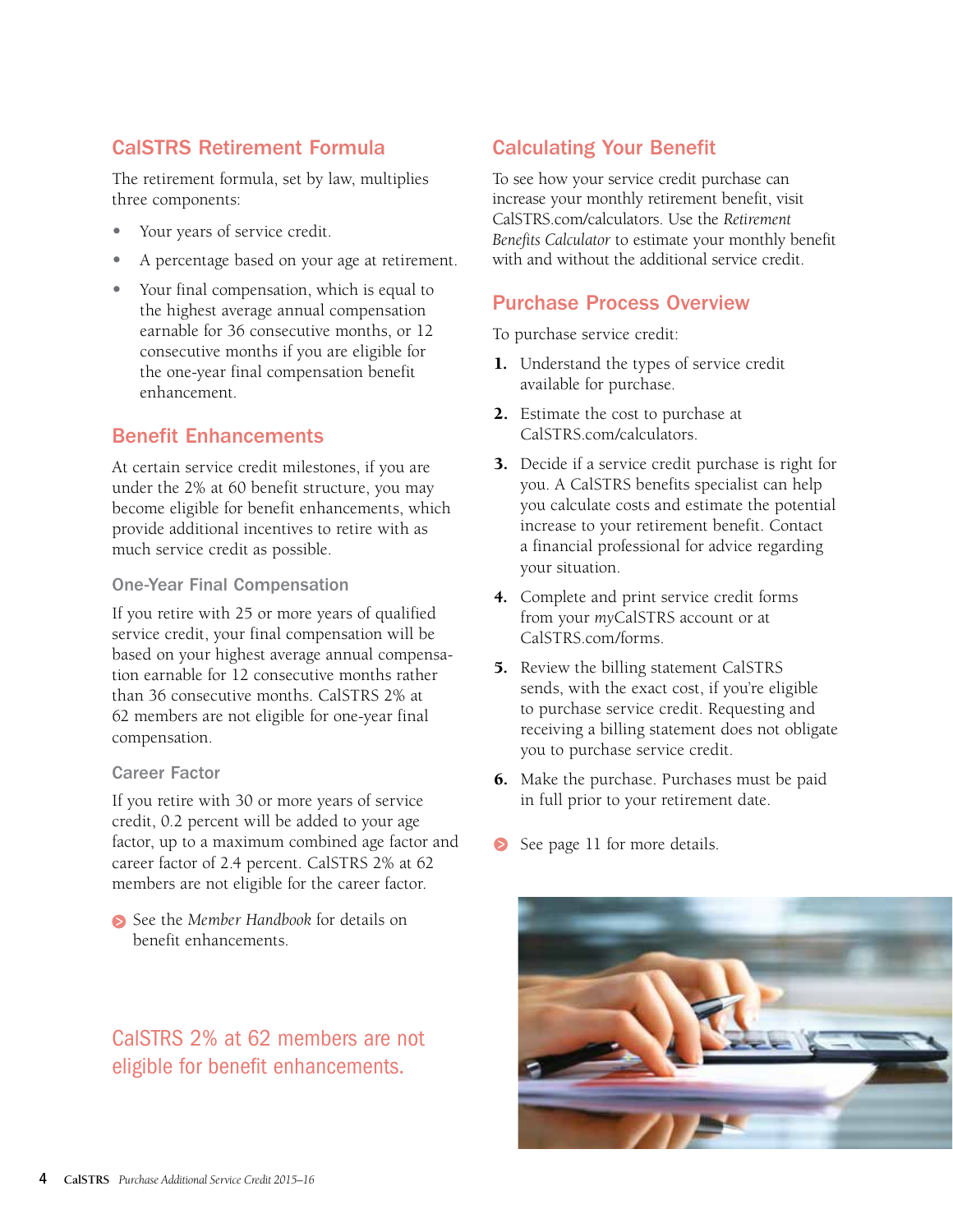# <span id="page-4-0"></span>Types of Service Credit to Purchase

# Redeposit

If you previously terminated CalSTRS-covered employment and refunded your CalSTRS contributions and interest, you can make a full or partial redeposit of your Defined Benefit contributions, plus interest, if you return to CalSTRS membership or if you are a member of one of these California public retirement systems:

- **•** California Public Employees' Retirement System
- **•** Legislators' Retirement System
- **•** San Francisco Employees' Retirement System
- **•** University of California Retirement System
- **•** Systems under County Employees' Retirement Law of 1937, which include the following counties: Alameda, Contra Costa, Fresno, Imperial, Kern, Los Angeles, Marin, Mendocino, Merced, Orange, Sacramento, San Bernardino, San Diego, San Joaquin, San Mateo, Santa Barbara, Sonoma, Stanislaus, Tulare and Ventura

A redeposit allows you to restore the service credit you lost from your earlier refund. To receive the same amount of service credit you had when you took the refund, you will have to pay the interest that the refunded amount would have earned had the funds remained in your CalSTRS account. The longer the elapsed time between your refund and redeposit, the higher the redeposit amount will be.

Redepositing does not re-establish your earlier membership date for your retirement benefit calculation or satisfy the requirement to work one year after reinstatement for eligibility for certain benefits. However, if you were a member before 2013, took a refund and return to active membership on or after January 1, 2013, you will remain under the CalSTRS 2% at 60 benefit structure.

You can choose to redeposit a portion, rather than all, of your refunded service credit along with applicable interest. If you received multiple refunds, CalSTRS adds each refunded amount, plus interest, to arrive at a total cost. You can then redeposit all or a portion of that total cost.

### Community Property Refund

Some court-ordered community property settlements divide your service credit, contributions and interest to create a separate account for your former spouse or registered domestic partner. This division will reduce your service credit.

If you are a current CalSTRS member and your former spouse or partner takes a refund of that separate account, you may purchase all or a part of your lost service credit. If you do not purchase this service credit, it will not be included in your retirement benefit calculation. However, for CalSTRS 2% at 60 members, this service credit will count in determining your eligibility to receive benefit enhancements.

#### Local Service

Teachers who were active in the Los Angeles or San Francisco local retirement system on July 1, 1972, and refunded from that system, have the opportunity to redeposit their contributions into CalSTRS. Unless you redeposit contributions for this service, your retirement benefit will only include up to \$2.40 per year of Local Service credit.

To redeposit service credit, use the *Redeposit or Purchase of Permissive Service Credit* form, available on *my*[CalSTRS](http://myCalSTRS.com) or at [CalSTRS.com/forms.](http://CalSTRS.com/forms)

You may not redeposit refunded Defined Benefit Supplement contributions and interest.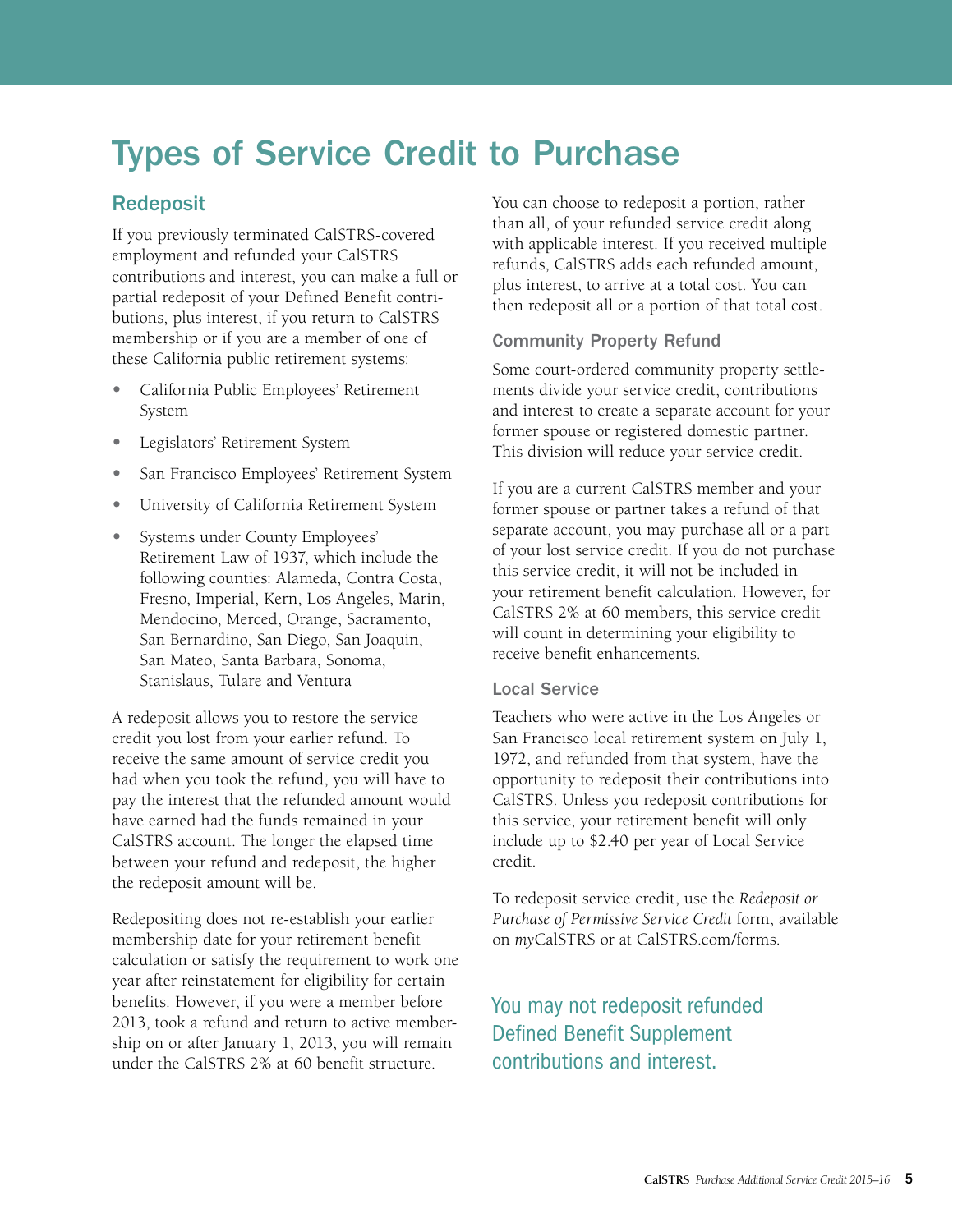# <span id="page-5-0"></span>Permissive Service Credit

You may purchase service credit for employerapproved leaves or service not previously credited. You may purchase a portion or all of any permissive service credit for creditable service you have performed. You may not, however, purchase credit for service:

- **•** You performed during summer school or overload teaching prior to July 1, 2002.
- For which you have received, or are eligible to receive, credit in another California public retirement system.

Use the *Redeposit or Purchase of Permissive Service Credit* form available on *my*[CalSTRS](http://myCalSTRS.com) or at [CalSTRS.com/forms](http://CalSTRS.com/forms) to purchase service credit for the following activities:

- **• Nonmember service:** Part-time or substitute service in the California public school system before you were a CalSTRS member or between refunding and becoming a CalSTRS member again.
- **• Maternity or paternity leave:** Leave approved by your CalSTRS-covered employer, not to exceed 24 months.\*
- **• FMLA or CFRA Family Medical Leave:**  Employer-approved leave under the Family and Medical Leave Act or California Family Rights Act guidelines for up to 12 work weeks in any 12-month period. You cannot purchase family medical leave for events that occurred before January 1, 1992, the effective date of the FMLA.\*
- **• Sabbatical leave:** Qualified employerapproved leave in California as authorized by your school district.\*
- **• Fulbright leave:** Employer-approved leave in any program under the Federal Mutual Educational and Cultural Exchange Program.\*
- **• Child care center:** Certificated teaching position in a California child care center operated by a county superintendent of schools or school district.
- **• Native American school:** Certificated teaching position in a federally administered and supported Native American school in California.
- **• School for the deaf or blind:** Teaching in the California School for the Deaf or the California School for the Blind or other special classes operated by California public schools for deaf or blind persons.
- **• Job Corps:** Up to two years of service credit in a certificated teaching position in a Job Corps center administered by the federal government in California. You must have been a CalSTRS member employed to perform creditable service within one year prior to starting your Job Corps position and returned to CalSTRS-covered employment within six months of terminating it.
- **• Peace Corps:** Up to two years of service credit for service performed in a teaching position. You must have been a CalSTRS member employed to perform creditable service within one year prior to entering the Peace Corps and returned to CalSTRScovered employment within six months of terminating your Peace Corps service.

These types of permissive service credit purchases require verification from the employer who approved the leave, using the CalSTRS *Verification for Employer-Approved Leaves* form or a letter from the employer. The letter must be on the employer's letterhead and identify the time frame (to and from dates) and the type of approved leave. The employer verification must accompany the *Redeposit or Purchase of Permissive Service Credit* form. These forms are available online at [CalSTRS.com/forms](http://CalSTRS.com/forms)  and *my*[CalSTRS](https://mycalstrs.com).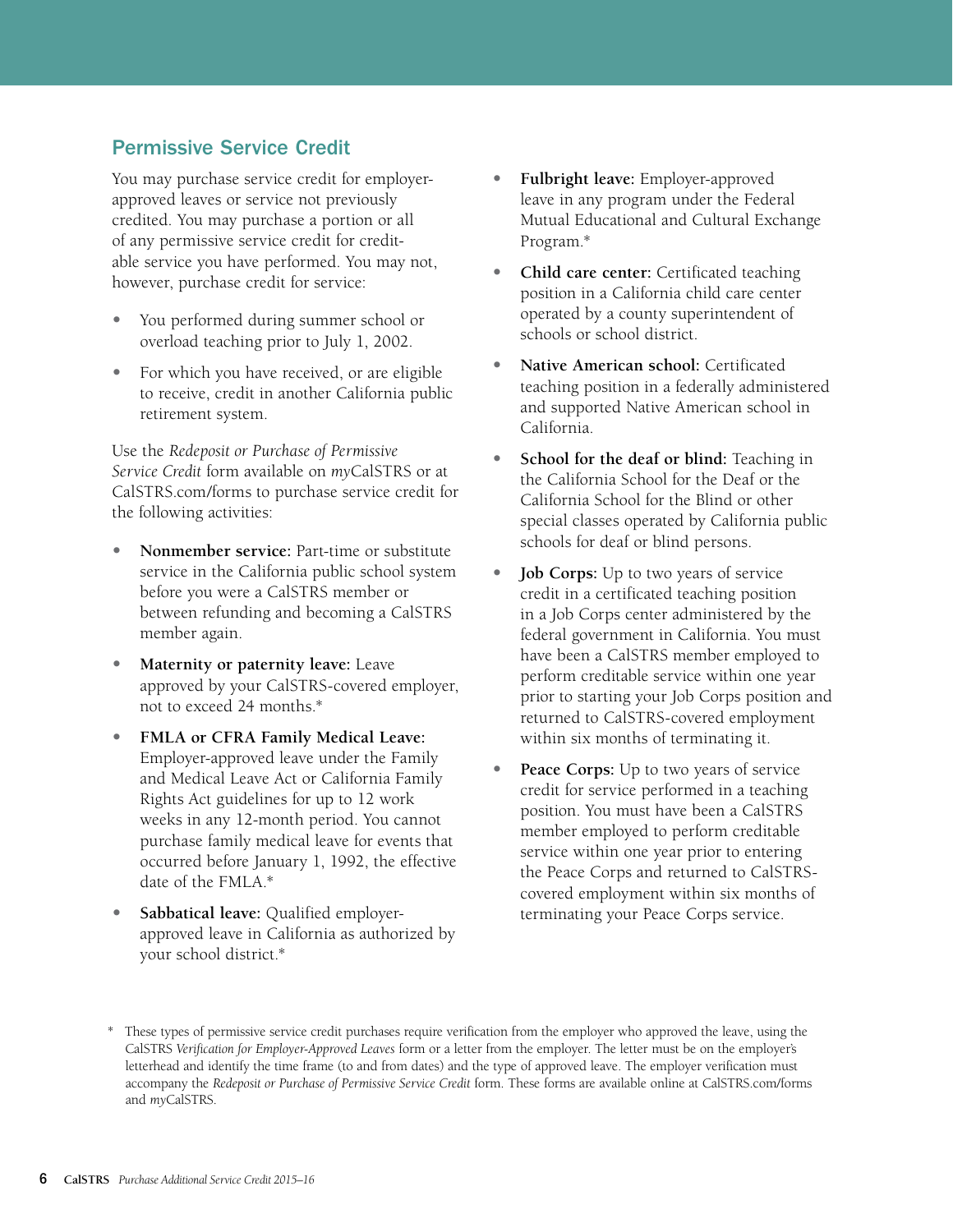**• Certain active U.S. military service:** Active CalSTRS membership within one year prior to entering military is required. A copy of the *DD Form 214, Certificate of Release or Discharge from Active Duty,* must accompany this request.

#### Out-of-State or Foreign School Service

This includes work in public education for another state, U.S. territory, overseas school administered by the U.S. Department of State, or a foreign public school that provides a level of education comparable to grades K–12. If you buy service credit you earned in another public retirement system, excluding Social Security, you must give up benefits you would have received from that system.

To purchase this credit, use the *Out-of-State or Foreign School Service Credit Certification* form available on *my*CalSTRS or at [CalSTRS.com/](http://CalSTRS.com/forms) [forms](http://CalSTRS.com/forms).

# Service credit plays an important role in building your CalSTRS retirement income.

#### California Public University Service

This includes teaching at the University of California or California State University that is not covered by another public retirement system.

To purchase this credit, use the *Verification for California Public University Service Credit* form. **Do not use this form for service performed in a California community college.** To redeposit or purchase California community college service credit, use the *Redeposit or Purchase of Permissive Service Credit* form*.* All forms are available on *my*[CalSTRS](https://mycalstrs.com) or at [CalSTRS.com/forms.](http://CalSTRS.com/forms)

### Cash Balance Service

If you are a member currently contributing to the Defined Benefit Program and you contributed to the Cash Balance Benefit Program as a parttime teacher, your Cash Balance service may be converted to service credit under the Defined Benefit Program.

For more information on this conversion, see the *Cash Balance Request to Consolidate Benefits* packet at [CalSTRS.com/forms](http://CalSTRS.com/forms) or call CalSTRS at 800-228-5453 to request a packet by mail.

### ● Did You Purchase Nonqualified Service Credit in the Past?

Keep in mind that nonqualified service credit can be used for the 30-year service credit requirement to qualify for service retirement between the ages of 50 and 55 for CalSTRS 2% at 60 members. Nonqualified service cannot be used to qualify for the career factor, longevity bonus or the 25-year threshold for one-year final compensation. Nonqualified service credit is no longer available for purchase.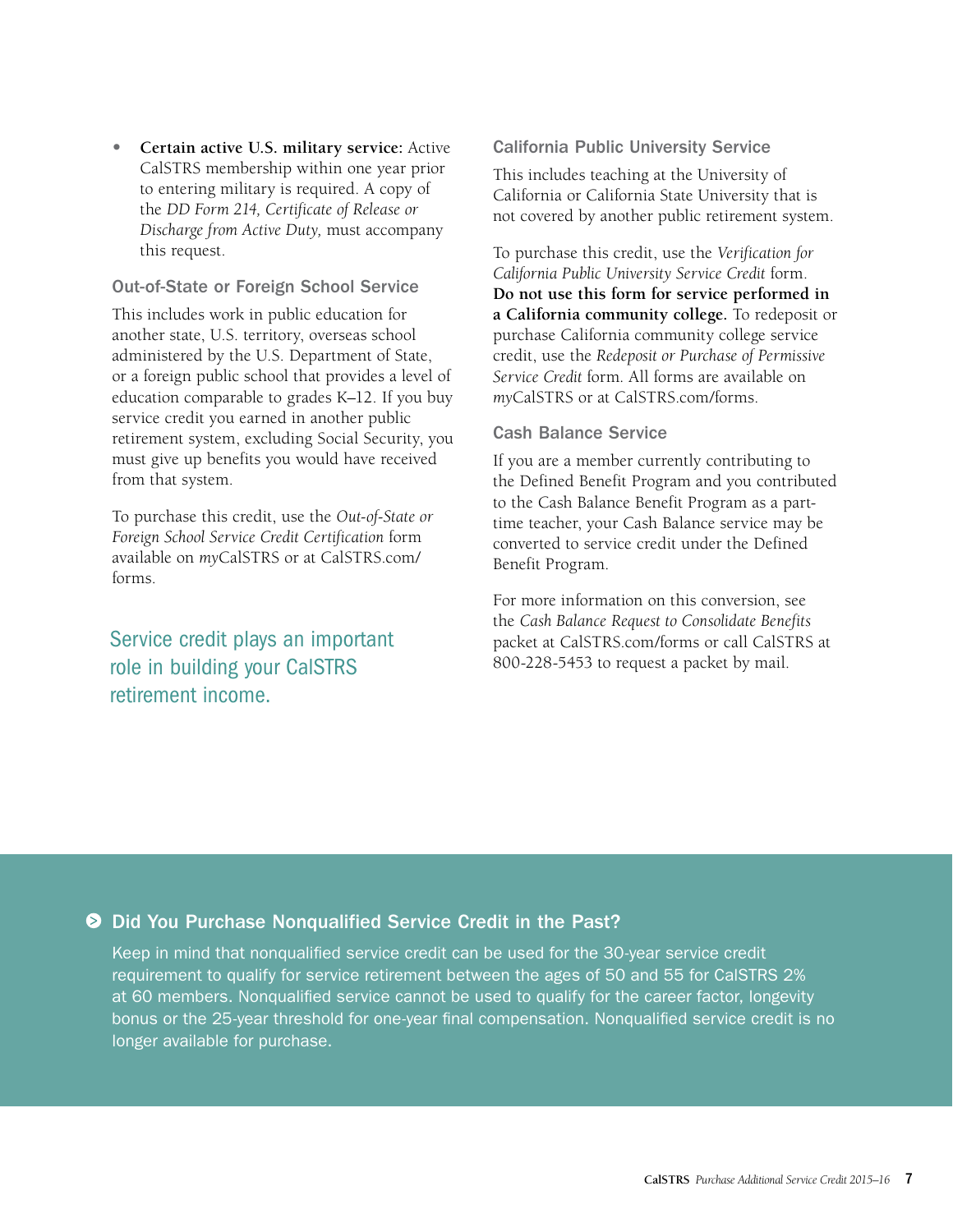# <span id="page-7-0"></span>The Cost to Buy

### Redeposit

The cost to redeposit depends on how much service credit you wish to purchase and, because interest must be paid, the length of time between the refund and the request to redeposit the funds.

Because most members end up making a redeposit close to retirement, the time gap between the refund and the redeposit is often large. This gap can make the redeposit costly. You can purchase a portion, rather than all, of the service credit represented by any refund you received. If you took multiple refunds, the cost will be a weighted average of the total of all refunds plus interest.

To estimate the cost to redeposit refunds, visit [CalSTRS.com/calculators.](http://calstrs.com/calculators)

Example

**•** Nick became a CalSTRS member in 1983 and then terminated his employment in 1994, taking a refund of \$19,500 for his 11 years of service credit. He returned to CalSTRS-covered employment in 1996 and, in 2015, bought back those 11 earlier years of service credit. The full cost of that purchase was \$72,061, which included his original refund of \$19,500 plus \$52,561 in interest.

### Benefit of Redeposit Example

If Nick worked full time from 1996 until his retirement in 2015 at age 60, he would have 19 years of service credit without the purchase of the refunded service credit. However, with the additional 11 years, he would have 30 years of service credit, which would qualify him for the career factor and one-year final compensation benefit enhancements.

Before Purchase: Multiply 19 years of service credit (1995–2014) x 2 percent age factor x \$5,000 final compensation (using Nick's highest average annual compensation earnable: \$58,000; \$60,000; \$62,000) = \$1,900 monthly benefit.

| Years of'<br><b>Service Credit</b> |           | Age Factor | Three-Year Final<br><b>Compensation</b> |     | <b>Monthly Benefit</b> |
|------------------------------------|-----------|------------|-----------------------------------------|-----|------------------------|
|                                    | $\lambda$ | .020       | \$5,000                                 | $=$ | \$1,900                |

After Purchase: Multiply 30 years of service credit x 2.2 percent age factor x \$5,167 final compensation (using Nick's highest average annual compensation earnable of \$62,000) = \$3,410 monthly benefit.

| Years of<br><b>Service Credit</b> | Age Factor and<br><b>Career Factor</b> | <b>One-Year Final</b><br><b>Compensation</b> |     | <b>Monthly Benefit</b> |
|-----------------------------------|----------------------------------------|----------------------------------------------|-----|------------------------|
| 30                                | ገጋጋ                                    | \$5,167                                      | $=$ | \$3,410                |

This is a benefit increase of \$1,510 a month after purchasing the 11 years of service credit.

#### Time to Recover Costs:

| Purchase Cost 1 |   | Monthly Increase |     | <b>Time to Recover Costs</b>       |
|-----------------|---|------------------|-----|------------------------------------|
| \$72 በ <u>ፍ</u> | - |                  | $=$ | 47.7 months $\div$ 12 = 3.98 years |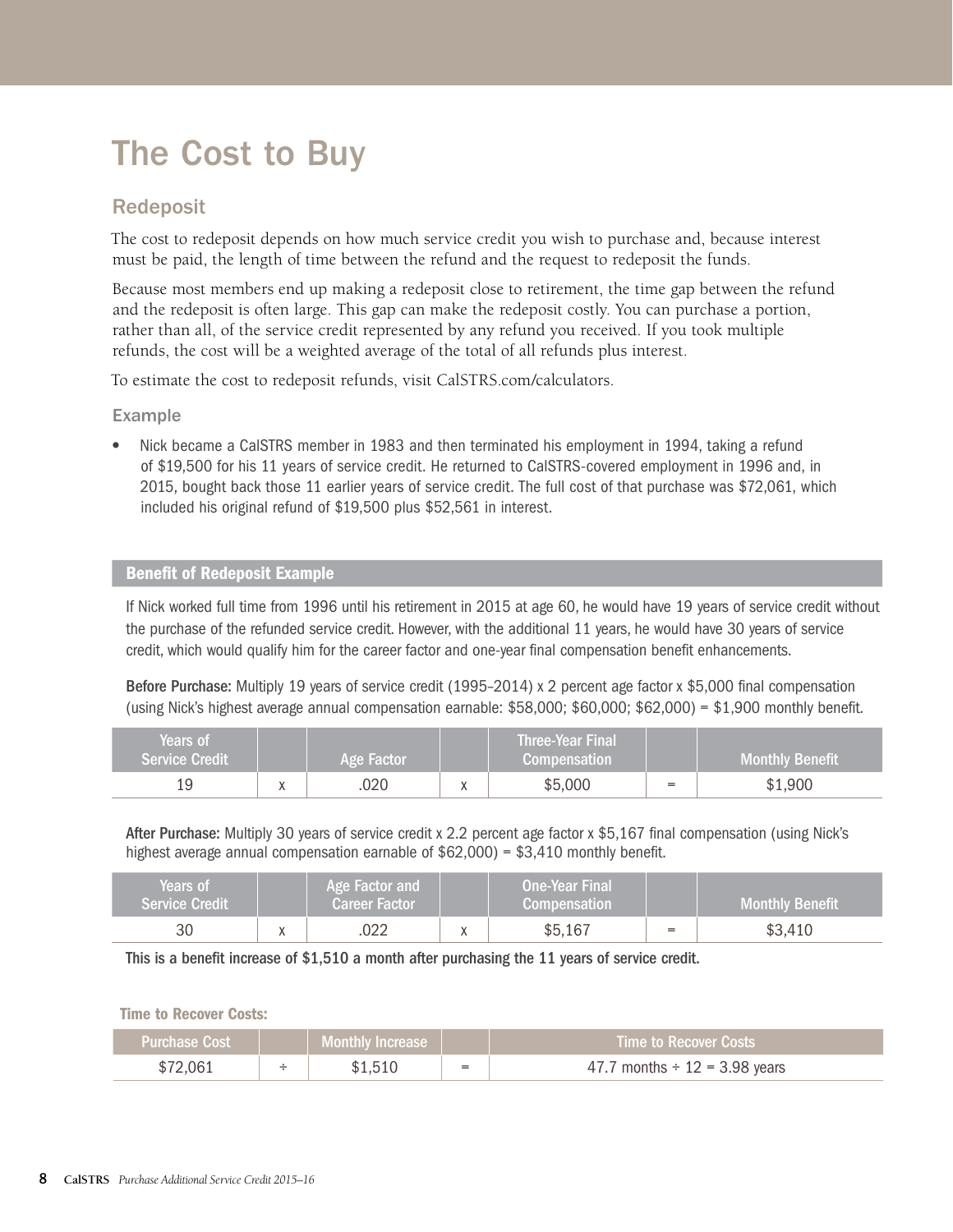# <span id="page-8-0"></span>Permissive Service Credit

The cost to purchase permissive service credit depends on your highest compensation earnable in the last three school years of CalSTRS-covered employment, the amount of service credit being purchased, and the current permissive service credit contribution rate for your age (see table on the right).

Visit CalSTRS.com/calculators to estimate the cost to purchase permissive service credit. To manually calculate your cost:

- 1. Multiply the amount of service credit (years) you want to purchase by the contribution rate for your age group.
- 2. Multiply the result by your highest compensation earnable during the last three school years.

### Permissive Service Credit Cost Example

In August 2015, Gabriel wants to purchase one year of service credit for his employer-approved paternity leave. Gabriel is 31 years old. He is at a contribution rate of 16.4 percent. His highest compensation earnable from the last three school years is \$50,000.

| Service to<br>Purchase | <b>Permissive</b><br><b>Years of</b><br>Contribution<br><b>Rate</b> |       | <b>Highest</b><br>Compensation <sup>1</sup><br>Earnable | Cost<br>to Buv |         |
|------------------------|---------------------------------------------------------------------|-------|---------------------------------------------------------|----------------|---------|
|                        |                                                                     | 16.4% |                                                         | \$50,000       | \$8,200 |

If Gabriel retired at age 60 with 29 years of service credit (including the paternity leave service credit) and his highest average annual compensation earnable was \$80,000, his monthly retirement benefit would increase by \$133 per month.

If you are not currently working in CalSTRS-covered employment, additional regular interest will be added to the cost of your purchase. Contact us for more information.

| <b>Contribution Rates</b> |                  |                  |  |  |  |  |
|---------------------------|------------------|------------------|--|--|--|--|
| Age                       | CalSTRS 2% at 60 | CalSTRS 2% at 62 |  |  |  |  |
| Below 28                  | 15.3%            | 12.8%            |  |  |  |  |
| 28                        | 16.0             | 13.4             |  |  |  |  |
| 29                        | 16.2             | 13.8             |  |  |  |  |
| 30                        | 16.3             | 13.8             |  |  |  |  |
| 31                        | 16.4             | 13.9             |  |  |  |  |
| 32                        | 16.7             | 14.0             |  |  |  |  |
| 33                        | 16.8             | 14.1             |  |  |  |  |
| 34                        | 16.9             | 14.1             |  |  |  |  |
| 35                        | 17.0             | 14.1             |  |  |  |  |
| 36                        | 17.4             | 14.6             |  |  |  |  |
| 37                        | 17.7             | 14.8             |  |  |  |  |
| 38                        | 17.9             | 15.0             |  |  |  |  |
| 39                        | 18.1             | 15.2             |  |  |  |  |
| 40                        | 18.5             | 15.6             |  |  |  |  |
| 41                        | 19.2             | 16.3             |  |  |  |  |
| 42                        | 19.5             | 16.5             |  |  |  |  |
| 43                        | 19.7             | 16.8             |  |  |  |  |
| 44                        | 20.0             | 17.0             |  |  |  |  |
| 45                        | 20.4             | 17.3             |  |  |  |  |
| 46                        | 20.8             | 17.6             |  |  |  |  |
| 47                        | 21.2             | 18.0             |  |  |  |  |
| 48                        | 21.8             | 18.5             |  |  |  |  |
| 49                        | 22.2             | 18.9             |  |  |  |  |
| 50                        | 22.9             | 19.3             |  |  |  |  |
| 51                        | 23.5             | 19.8             |  |  |  |  |
| 52                        | 24.1             | 20.4             |  |  |  |  |
| 53                        | 24.7             | 20.9             |  |  |  |  |
| 54                        | 25.5             | 21.5             |  |  |  |  |
| 55                        | 26.1             | 22.1             |  |  |  |  |
| 56                        | 26.8             | 22.7             |  |  |  |  |
| 57                        | 27.4             | 23.3             |  |  |  |  |
| 58                        | 28.3             | 24.0             |  |  |  |  |
| 59                        | 29.0             | 24.6             |  |  |  |  |
| 60                        | 29.8             | 25.3             |  |  |  |  |
| 61                        | 30.6             | 26.0             |  |  |  |  |
| 62                        | 31.2             | 26.7             |  |  |  |  |
| 63                        | 30.8             | 27.4             |  |  |  |  |
| 64                        | 30.2             | 28.5             |  |  |  |  |
| 65                        | 29.5             | 28.8             |  |  |  |  |
| 66                        | 28.9             | 28.2             |  |  |  |  |
| 67                        | 28.1             | 27.5             |  |  |  |  |
| 68                        | 27.4             | 26.8             |  |  |  |  |
| 69                        | 26.6             | 26.1             |  |  |  |  |
| 70                        | 25.7             | 25.4             |  |  |  |  |
| 71                        | 25.1             | 24.6             |  |  |  |  |
| 72                        | 24.2             | 23.8             |  |  |  |  |
| 73 and above              | 22.3             | 22.0             |  |  |  |  |

*These rates are effective July 1, 2015. Rates may be adjusted each July 1. The new rates are available in spring by calling 800-228-5453.*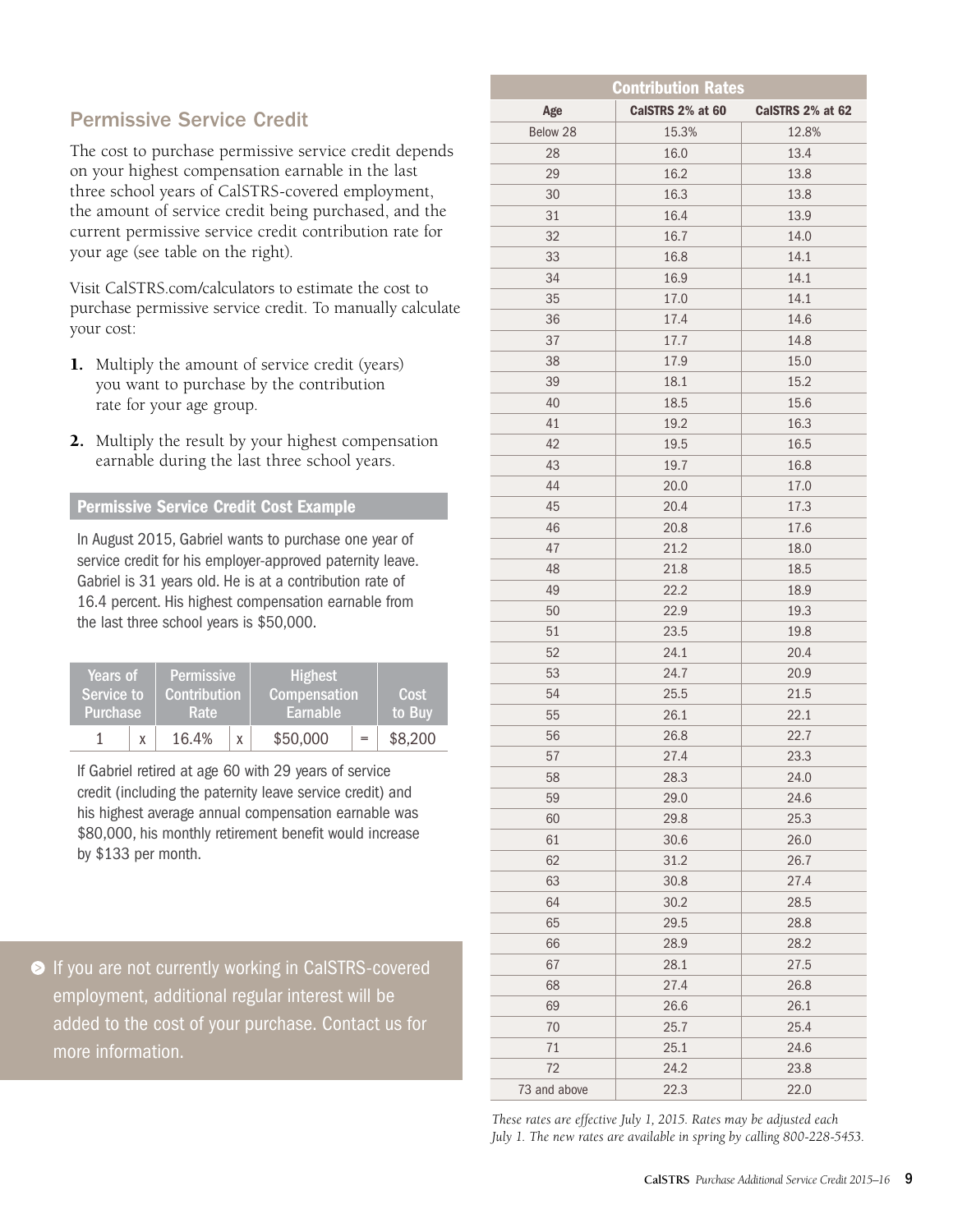# Make an Informed Decision

Regardless of the type of service credit you purchase, you will want to compare the purchase price with the potential boost in your retirement benefit. To help you make an informed decision, a few simple steps can provide you with an idea of the cost and how long it will take to recover that cost.

- 1. Calculate the cost to purchase the service credit.
	- **• Online:** Go to [CalSTRS.com/calculators](http://CalSTRS.com/calculators).
	- **• Manually:** [See the steps on page 9](#page-8-0) for permissive service credit purchase.
- 2. Estimate the monthly increase you would receive with the extra service credit. Use the *Retirement Benefits Calculator* at [CalSTRS.com/calculators](http://CalSTRS.com/calculators) to estimate your monthly payment with and without the extra service credit.

3. Calculate how long it will take to recover your cost to pay for the service credit.

For a rough estimate, divide step 1, the cost of buying the service credit, by step 2, your monthly benefit increase. Then divide this amount by 12 (months). See example under ["Benefit of Redeposit Example" on page 8.](#page-7-0)

We recommend discussing your options with a professional financial planner.



**If you are nearing retirement and purchasing** service credit, particularly if you intend to pay for service credit with a rollover, we recommend you contact CalSTRS at least 90 days before your retirement date to complete payment. Your service credit must be paid in full before your retirement date.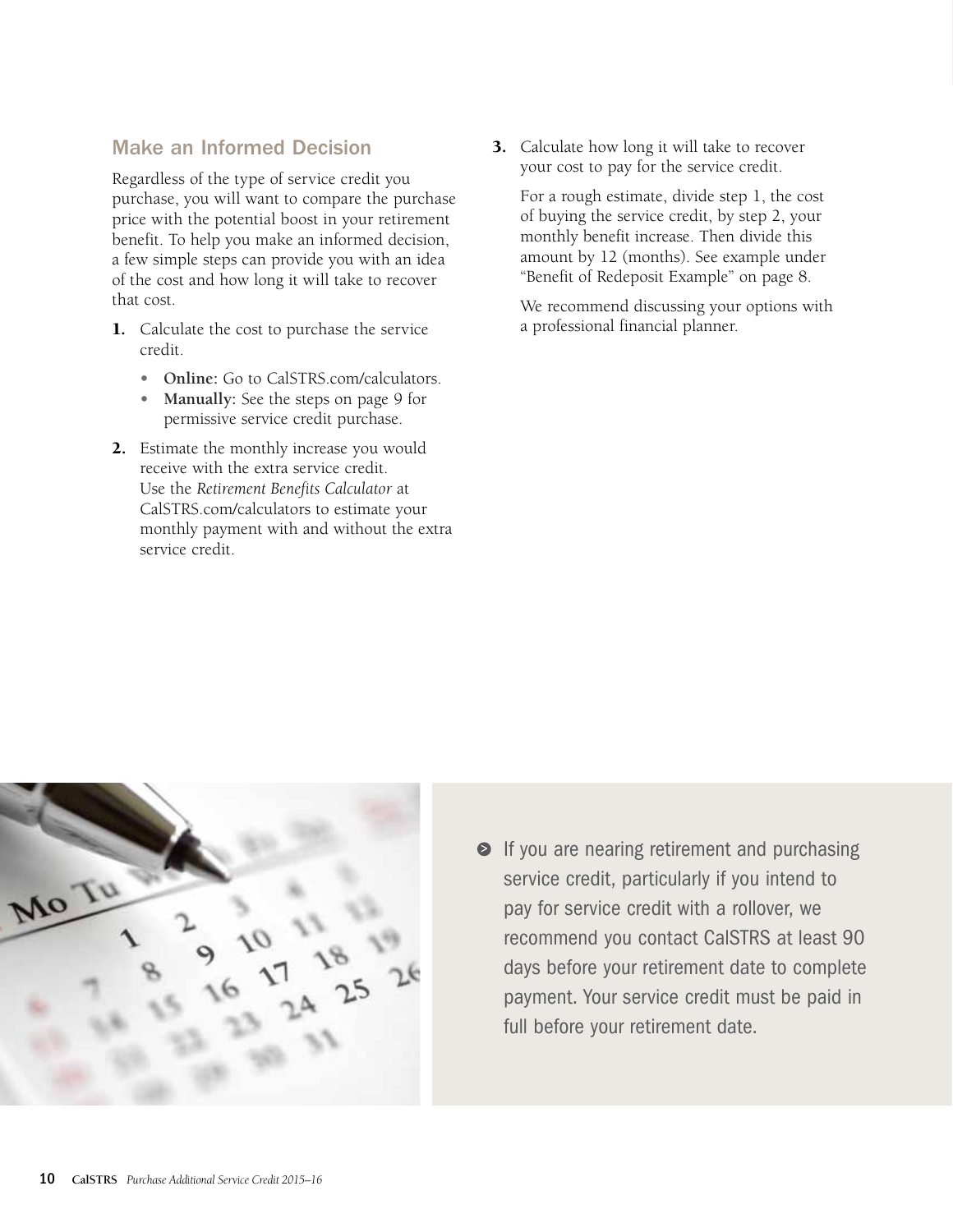# <span id="page-10-0"></span>Making the Purchase

After you estimate the cost to purchase service credit, the increase to your monthly benefit and the recovery time—the time it will take you in retirement to recover the cost of your purchase your next action is to make the purchase.

There are three steps to making the purchase:

- 1. Go to *my*[CalSTRS](http://myCalSTRS.com) or [CalSTRS.com/forms](http://CalSTRS.com/forms)  and complete the proper form, then mail it to CalSTRS.
- 2. CalSTRS determines your eligibility and sends you a billing statement.
- **3.** Select your payment choice and return your billing statement by the due date. The receipt date, based on the delivery date of your written request, is documented by the CalSTRS mailroom or member service center date stamp.
	- For redeposit, failure to respond by this date will result in a higher cost.
	- **•** For permissive service credit, failure to respond by this date may result in a higher cost.

Payment methods may include any combination of the following:

- **•** A lump-sum payment.
- **•** A rollover from a qualified plan.
- **•** Up to 120 monthly installments (not less than \$25 each) made by direct mail or payroll deduction. Interest is charged each month on the unpaid balance. You must complete the purchase before your retirement date.

For payroll deduction, select the payment schedule that meets your financial needs. Payments may be tax deferred if authorized by your employer. Under federal law, once you sign up for tax-deferred payments, you cannot change the payment method, amount or period of installments. You are locked into an irrevocable payment authorization contract.

However, under certain circumstances, such as termination of employment or retirement, the contract may be terminated.

If you requested to purchase only a partial amount of your available service credit and want to purchase the remaining service credit, the cost of the service will be recalculated at current rates, which may cost more. Payments are not accepted after you retire.

You must inform CalSTRS when changing school districts if your payments are made through payroll deductions.

Your service credit purchase must be paid in full prior to your retirement date. Purchased service credit does not post to your account until paid in full. Under certain conditions, members may receive prorated service credit at retirement for amounts already paid.

You may roll over funds from a qualified plan, such as a 403(b), 401(a), 401(k), 457(b) or IRA, for all or a portion of the purchase amount. CalSTRS will provide a rollover request with your billing statement. Rollovers and lump-sum payments may be completed in combination with installment plans but must be completed before beginning tax-deferred payroll deductions.

CalSTRS must receive the signed billing statement along with your payment (lump sum or initial monthly installment) and your payroll deduction or rollover request by the due date on the billing statement.

### Estimating Installment Payments

Interest will be charged on the unpaid portion of your balance if you pay in installments. The regular interest rate is set each year by the Teachers' Retirement Board and is currently 7.5 percent. All payments—principal and interest—made toward the purchase are added to your CalSTRS Defined Benefit retirement account. You can estimate how much your payments could be by using the *Finance Calculator* at CalSTRS com/calculators.

Requesting and receiving a billing statement does not obligate you to purchase service credit.